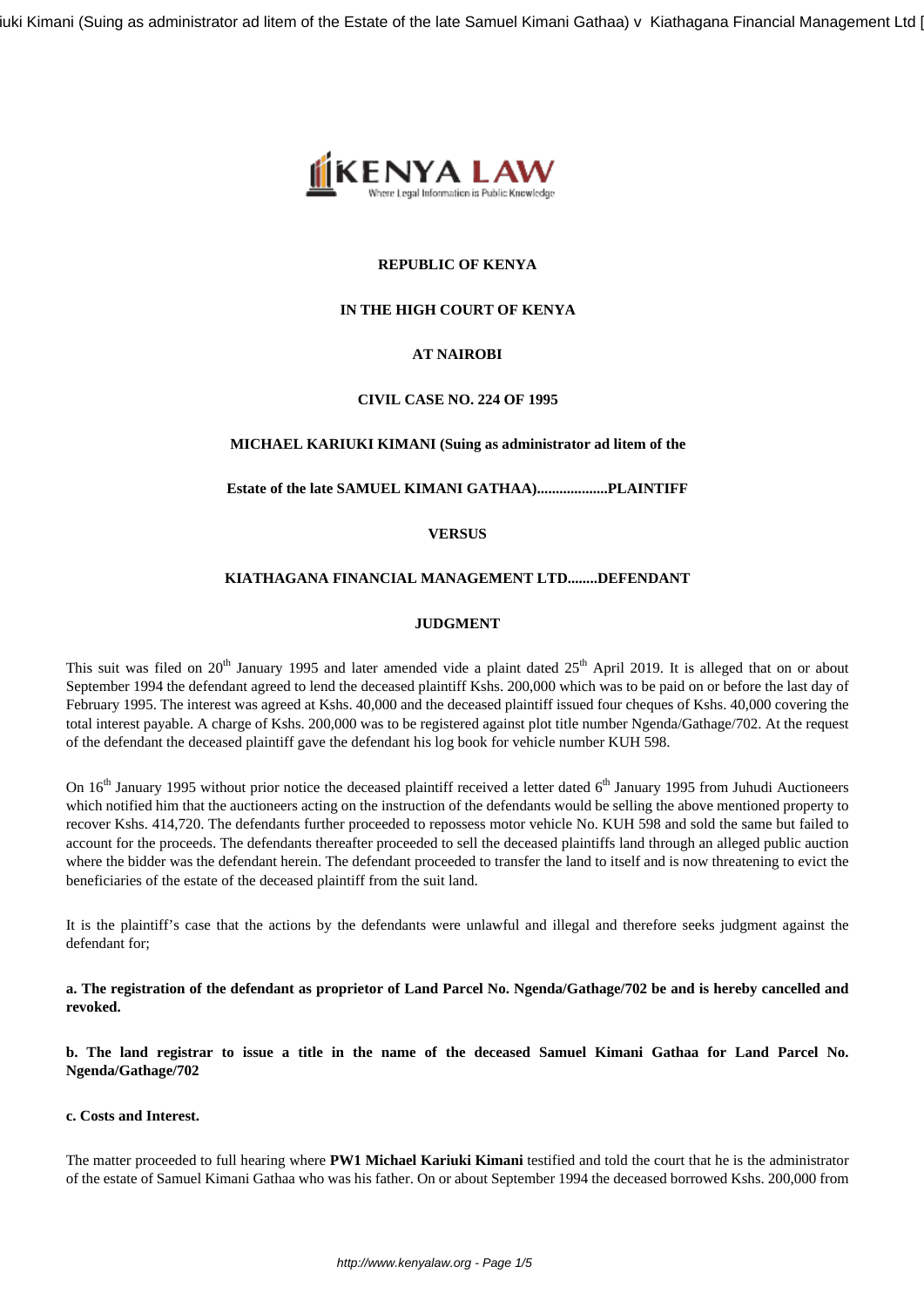the defendant company which was to attract an interest of Kshs. 40,000. The principle together with interest was to be repaid on or before the last day of February 1995. The deceased offered Ngenda/Gathege/702 as security and at the time the land was valued at Kshs. 850,000. A charge to secure the amount borrowed was duly registered against the title. The defendant additionally asked the deceased to surrender the log book of KUH 598 valued at Kshs. 500,000 as alleged additional security.

On  $16<sup>th</sup>$  January 1995 the defendant served the deceased with a letter dated  $6<sup>th</sup>$  January 1995 from M/S Juhudi Auctioneers together with a notification of sale. The property was set to be sold on  $31<sup>st</sup>$  January 1995 to recover Kshs. 414,720 and by then the deadline for payment of the principle together with the interest was not due. This therefore prompted the filing of the suit herein.

The public auction was conducted on  $24<sup>th</sup>$  November 1995 and the defendant was the highest bidder at Kshs. 200,000. The defendant thereafter repossessed and sold Motor Vehicle KUH 598 valued at Kshs. 500,000 without accounting for the proceeds. The defendant has since then threatened the family of the deceased with eviction and would be rendered destitute if the defendant carries out the threatened eviction.

Counsel for the plaintiff in his submissions argued that the chargees statutory power of sale had not arisen and it could therefore not purport to realize the security. The defendant repossessed the plaintiff's vehicle which was valued at Kshs. 500,000 and as such the loan amount had been recovered.

It was also pointed out that the chargee did not serve the chargor with a statutory notice of sale which is mandated by Section 74(1) & (2) of the Registered Land Act and that the burden of proving service of the statutory notice is on the chargee. In support of this contention, reference was made to **Nairobi HCC 329 of 2014 Albert Mario Cordeiro v. Vishram Shamji** where the court cited the holding in **Nyangiro Ochieng v Kenya Commercial Bank CA No. 148/1995 (1996) eKLR** where the court of appeal stated as follows;

**"It is for the chargee to make sure that there is compliance with the requirements of S.74 (1) of the Registered Land Act. That burden is not in any manner on the chargor. Once the chargor alleges non-receipt of the statutory notice it is for the chargee to prove that such notice was in fact sent".**

Counsel for the plaintiff submitted that the auction conducted by the chargee was unlawful. It was contended that Section 77 of the Registered Land Act enjoins the chargee in exercising its power of sale to act in good faith and have regard to a reserve price and conditions of sale as the chargee thinks fit. At the time there was no outstanding liability the chagor having repossessed and sold the plaintiffs motor vehicle KUH 598. The property was sold at an undervalue price and there is no evidence that the property was subject to a reserve price. The chargee sold the property to itself and shows an element of bad faith in its conduct.

The plaintiffs contended further that the defendant is not licensed under the Banking Act to carry out financial business, not licensed to use the word financial in its name and therefore its business was illegal. The contract between the deceased and the defendant was illegal and no court ought to enforce an illegal contract or allow itself to be made an instrument of enforcing obligations alleged to arise out of a contract or transaction which is illegal.

## **Analysis and Determination**

At the time of this judgement this court takes notice that the defendant did not file a defence and therefore evidence by the plaintiffs remains unchallenged.

It is apparent to this court that the suit property is registered under the **Registered Land Act** (Cap 300) (now repealed by the **Land Registration Act, 2012**). When the case was filed the Registered Land Act was still in force, its repeal having come on 2 May 2012 when the Land Registration Act, 2012, came into force. Section 159 of the Registered Land Act, provided for the forum where disputes touching on land registered under the regime of the Registered Land Act, ought to be heard. It was drawn as follows :-

**159. Civil suits and proceedings relating to the title to, or the possession of, land, or to the title to a lease or charge, registered under this Act, or to any interest in the land, lease or charge, being an interest which is registered or registrable under this Act, or which is expressed by this Act not to require registration, shall be tried by the High Court and, where the value of the subject matters in dispute does not exceed twenty five thousand pounds, by the Resident Magistrate's Court, or, where**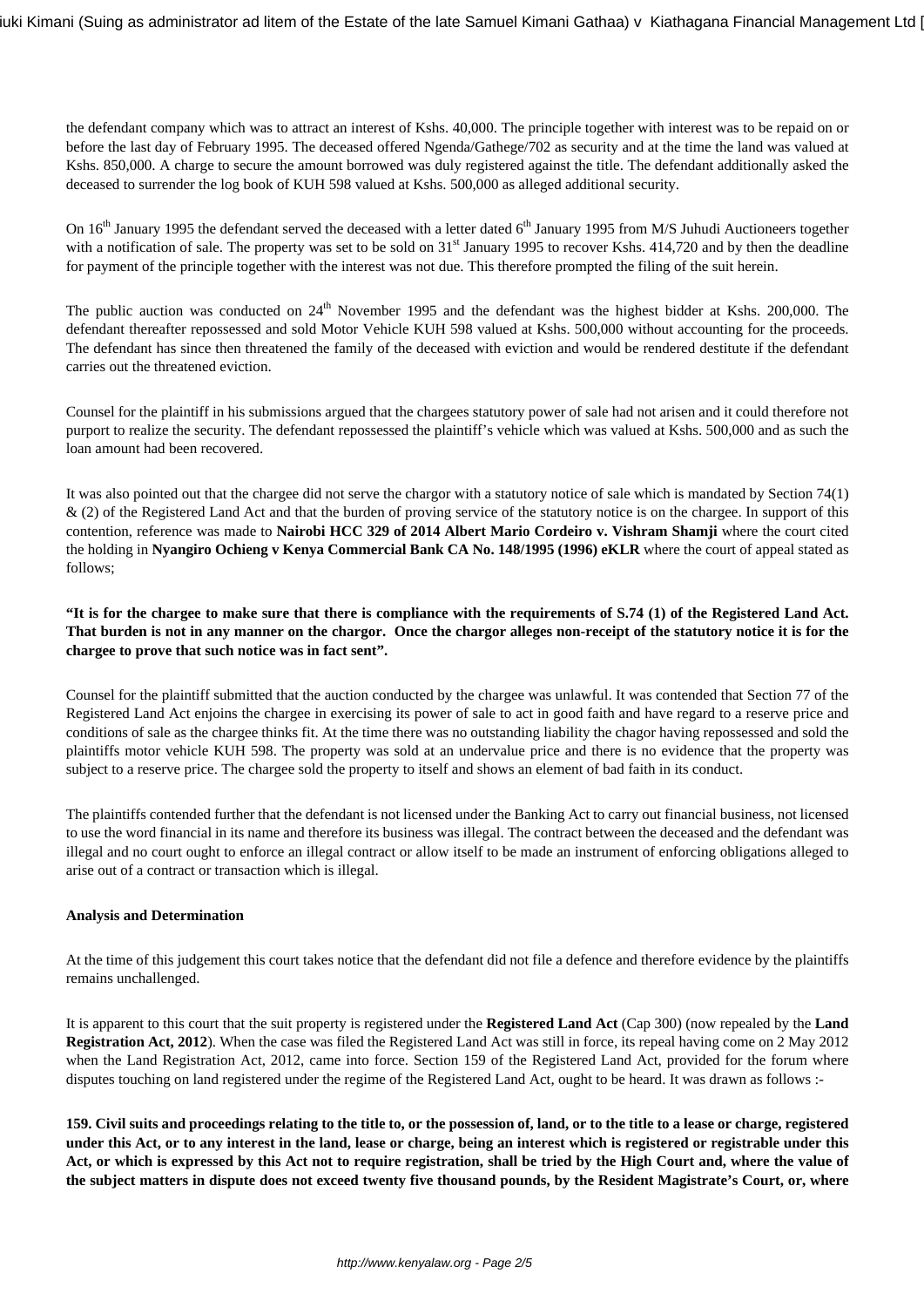## **the dispute comes within the provisions of section 3 (1) of the Land Disputes Tribunals Act in accordance with that Act.**

The Environment and Land Court was mooted in the Constitution of Kenya, 2010 which was promulgated on 27 August 2010. **Article 162 (2) (b)** of the Constitution, mandated Parliament to establish a superior court to hear disputes related to land and the environment. Pursuant to this, the **Environment and Land Act, 2011** was passed, which statute created the Environment and Land Court (ELC). That Act provided for what should happen to matters that were pending before courts through the transitional provision at **Section 30** which is drawn as follows :-

#### **30. Transitional provisions**

**(1) All proceedings relating to the environment or to the use and occupation and title to land pending before any Court or local tribunal of competent jurisdiction shall continue to be heard and determined by the same court until the Environment and Land Court established under this Act comes into operation or as may be directed by the Chief Justice or the Chief Registrar.**

#### **(2) The Chief Justice may, after the Court is established, refer part-heard cases, where appropriate, to the Court.**

It is discerned that pending matters, before a court of competent jurisdiction, are to continue to be heard by the same courts until the ELC is established or as may be directed by the Chief Justice or the Chief Registrar. In other words, the statute gave power to the Chief Justice or Chief Registrar to give directions on the hearing of cases that were pending before courts of competent jurisdiction, before and after the establishment of the ELC.

The above provisions echo what is prescribed in **Section 22 of Schedule 6** of the Constitution which deals with Transitional and Consequential Provisions on judicial proceedings. It provides as follows:-

# **22. All judicial proceedings pending before any court shall continue to be heard and shall be determined by the same court or a corresponding court established under this Constitution or as directed by the Chief Justice or the Registrar of the High Court.**

It can therefore be inferred from the above authorities that since this matter was pending in this court before the Environmental and Land court came into operation the jurisdiction of this court to hear and determine the matter is unaffected. Having come to that conclusion this court shall therefore proceed to determine the matter on its merit.

It is the plaintiff's position that he is the legal representative of the estate of Samuel Kimani Gathaa. The plaintiff indicated that the deceased on or before September 1994 borrowed Kshs. 200,000 from the defendant that was to accrue interest of Kshs. 40,000 a month. The sum together with the interest was to be fully paid on or before the last day of February 1995. A charge for Kshs. 200,000 was registered on the deceased's title No. Ngenda/Gathage/702 and further the deceased surrendered the log book of his motor vehicle KUH 598 as additional security. On perusal of the file it is clear that the deceased fell into arrears which prompted the defendant to auction the deceased's said plot and motor vehicle.

It is however the plaintiff's allegation that the defendant's actions were unlawful and illegal as the chargee's statutory power of sale had not arisen, the chargee did not serve the chargor with a statutory notice of sale and that the defendant repossessed the deceased's motor vehicle and did not account for the proceeds.

It is a precondition that to exercise the statutory power of sale legally, there must be established a default in the fulfillment of the obligations under the charge followed with strict compliance with the requirement that the chargee issues the various notices under the law. For this case the charge having been executed and the resort to exercise of power of sale sought during the tenure of **Registered Land Act**, the Defendant was bound to have issued and serve notices under **Section 65 and 74** of the said Act. This court will therefore consider the Repealed Registered Land Act because it was the law applicable at that particular time before the enactment of the Current Land Act No. 6 of 2012. Section 65 (2) of the Registered Land Act, states as follows:-

**"65 (2) A date for the repayment of the money secured by a charge may be specified in the charge instrument, and where no such date is specified or repayment is not demanded by the chargee on the date specified the money shall be deemed to be**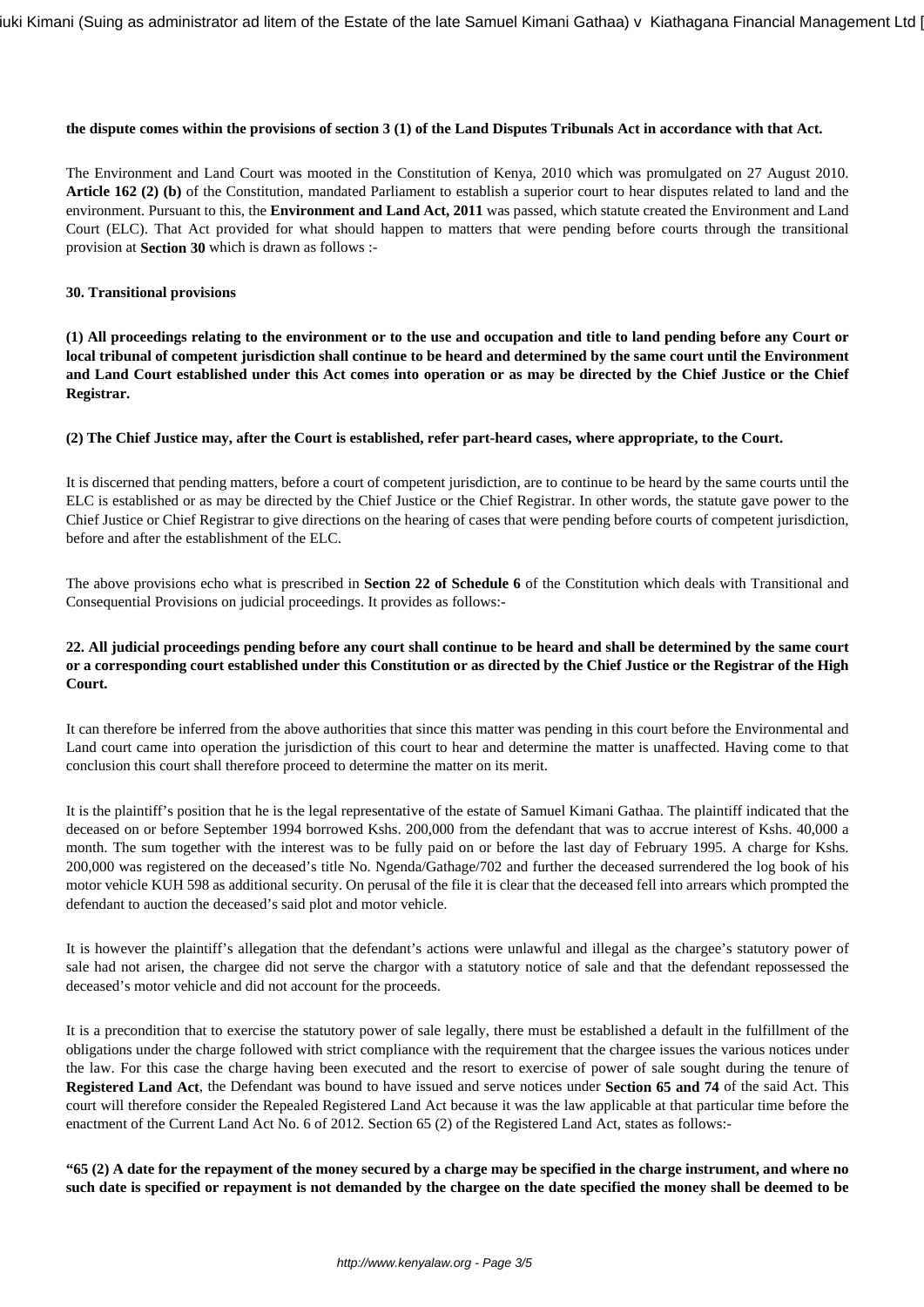#### **repayable three months after the service of a demand in writing by the chargee."**

This court's reading and interpretation of this Section is persuaded by the decision by Judge Munyao Sila in **Susan K. Baur & another v Shashikant Shamji Shah & 2 others [2017] eKLR** where held that;-

**"This section 65(2) needs to be properly understood and it invokes two scenarios. In the first scenario, there is a debt but the date of repayment is not specified. Let us assume that Tom gives Jerry a loan of Kshs. 1 Million, which is secured by a charge over Jerry's property, but in their transaction, it is not mentioned when Jerry needs pay the debt to Tom. In other words, the date of repayment is not specified. In such a case, before Tom can move to sell, he must first call the debt by giving Jerry a notice of 3 months. It is on expiry of this 3 month notice that the debt can now be said to be payable. The second scenario is where there is a date specified for repayment of the debt. Let us say, that Tom agrees with Jerry that the debt is payable on 31 December of the given year. Here there is a specific date of repayment. In such a case, Tom in the event that he has not been paid by the due date, needs to demand the debt on the date specified. If he does not demand the debt on the date specified, and that day passes, then Tom needs to give Jerry a 3 month notice calling for the debt. I think the law envisages that if the call is not made on the date specified, then this is treated as a waiver, which means that a notice of 3 months calling for the debt, now requires to be made. That to me is the interpretation of what I would give to Section 65 (2) of the Registered Land Act.**

In the case of **Kipsang Sawe Sisei V Kenya Commercial Bank Limited [2005] eKLR**, the court had this to say;

**"However, the notice cannot be given until the principal sum has become due which in this case is three months after a demand has been made under Section 65(2)."** 

On expiry of the notice under Section 65(2) is when a statutory notice under Section 74 would kick in. Section 74 is drawn as follows:-

**74 (1) If default is made in payment of the principal sum or of any interest or any other periodical payment or of any part thereof, or in the performance or observance of any agreement expressed or implied in any charge, and continues for one month, the chargee may serve on the chargor notice in writing to pay the money owing or to perform and observe the agreement, as the case may be.**

**(2) If the chargor does not comply, within three months of the date of service, with a notice served on him under sub-section (1), the chargee may -**

**(a) appoint a receiver of the income of the charged property; or**

**(b) sell the charged property:**

## **Provided that a chargee who has appointed a receiver may not exercise the power of sale unless the chargor fails to comply, within three months of the date of service, with a further notice served on him under that subsection.**

On perusal of the list of documents produced by the plaintiff's advocates for the defendant wrote a letter to the Crown auctioneers dated  $26<sup>th</sup>$  October 1995 instructing them of the sale of Ngenda/Gathage/702 by auction to be carried out on  $30<sup>th</sup>$  November 1995. The said property was thereafter sold to the defendants by auction on  $24<sup>th</sup>$  November 1995.

Indeed, there is nothing on record showing that a notice was ever served upon the plaintiff as the defendant herein did not appear in court to defend this suit even after several summons were issued. The court of appeal in **Nyangilo Ochieng & Another v Kenya Commercial Bank (supra)** held that once a chargor alleges non receipt of a statutory notice it is for the chargee to prove that such notice was in fact sent.

In this instant suit the plaintiff denies receiving a notice and the fact that the defendants has not provided any evidence to rebut the same then one can infer that no demand notice under Section 65 was sent and therefore no proper notice was served upon the